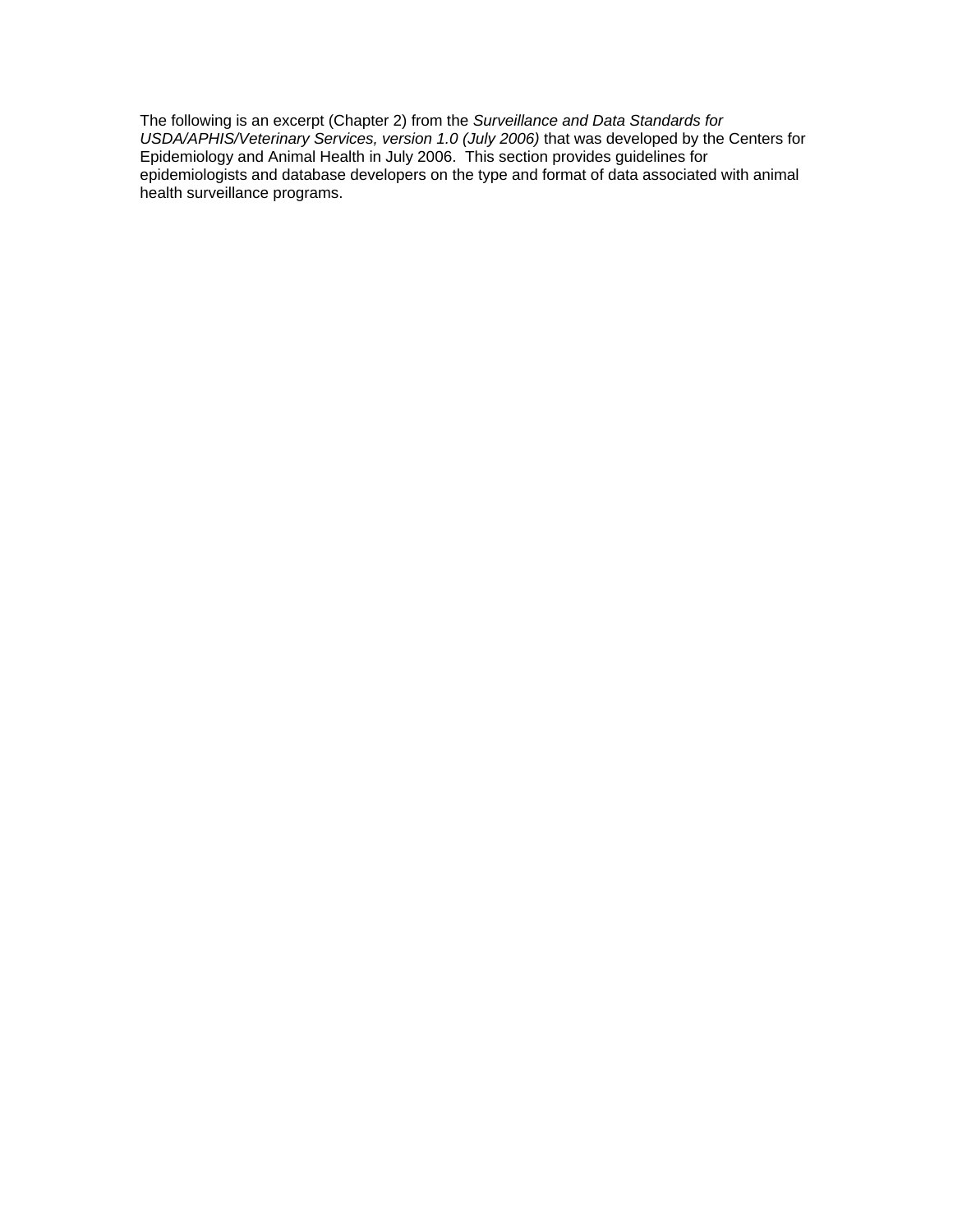# **Chapter 2 Data Concepts and Data Classes**

# *2.1 Introduction*

Animal health surveillance requires timely, accurate, and accessible data that facilitate analysis and reporting and contribute meaningful information for decision-making. Although surveillance databases are designed to collect specific data that will enable analysts to address the goals and objectives of a specific system, some data classes, or fields, are recorded in nearly all surveillance systems (e.g., dates, location information, species names, disease names, and others). The use of standards when capturing common data classes assures that the resulting databases not only provide data necessary to address system-specific objectives, but also for broader information inquiry and analysis. Within VS, data standards enhance our ability to provide timely and useful animal health information.

This chapter identifies the commonly used data classes in animal health surveillance systems and provides standard specifications for recording these fields. This chapter may also serve as a useful "library" of common data classes to be considered when developing a data collection system for animal health surveillance purposes. Additionally, appendices at the end of this document provide specific codes for several commonly used data classes.

The data categories and classes described here do not include all fields needed to address the specific needs of a particular surveillance system, but provide a starting point for a data dictionary. Similarly, it is not expected that every data class listed will be useful for every surveillance system. Surveillance planners, data analysts, and database designers should determine their specific data needs and use the appropriate standards and specifications for their system. Business rules, entity relationships, and other "best practices" in the design and implementation of database systems are beyond the scope of this chapter, although these factors may significantly impact data quality and accessibility. For surveillance systems within USDA/APHIS/VS, surveillance planners and database designers should request assistance from the VS Application and Information Management (VS AIM) group for more assistance with database design, implementation, and management.

Table: Summary of data concepts listed in this chapter.

#### **Data Concept**

| 2.3.01 Event                                   |
|------------------------------------------------|
| 2.3.02 Subject                                 |
| 2.3.03 Population                              |
| 2.3.04 Sample                                  |
| 2.3.05 Observation or Test Results Information |
| 2.3.06 Premises                                |
| 2.3.07 Person                                  |
| 2.3.08 Geographic Information                  |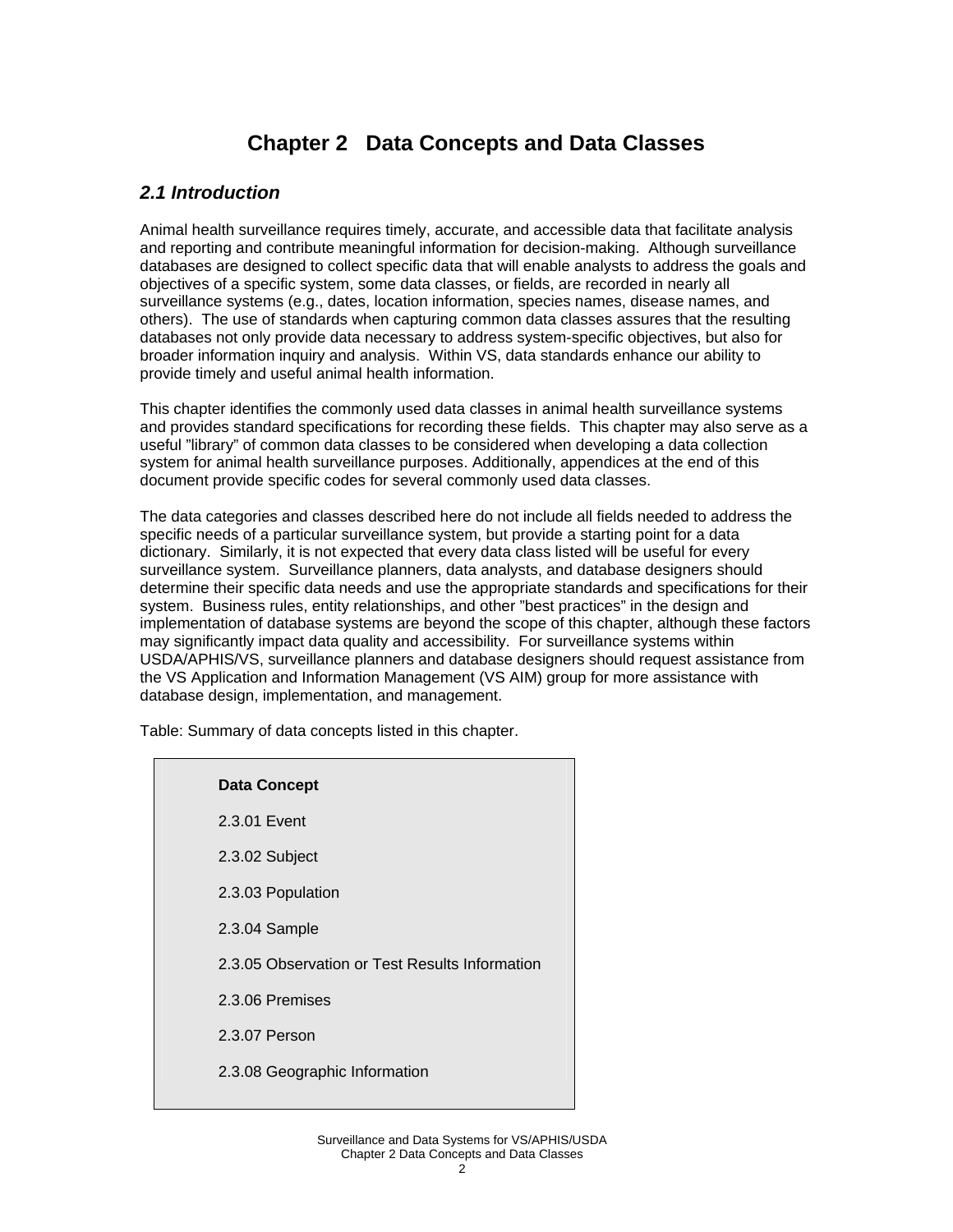*Terms.* This chapter identifies *data concepts* and *data classes*. A *data concept* is a general grouping of data classes that are common to surveillance systems. *Data classes* are the individual data items (e.g., fields or variables) recorded within a concept. Although some concepts or classes are common to most surveillance systems, the use or importance of many will vary according to objectives and scope of the particular system. Data classes are distinguished into "tiers" based on frequency of use and how common they are in most surveillance programs.

The grouping of data classes into concepts facilitates the presentation of standards information so that data classes related to similar topics can be considered as a group. Data concepts may or may not parallel tables in a relational database. For example, classes in the concept "event" may all occur in a single database table, but classes in the concept "geographic information" will likely occur in many tables within a database.

| Term                | <b>Description</b>                                                                                                                                                | <b>Examples</b>                                                     |
|---------------------|-------------------------------------------------------------------------------------------------------------------------------------------------------------------|---------------------------------------------------------------------|
| Data Concept        | A general grouping of classes for a<br>surveillance system. These are<br>generally non-redundant, non-<br>ambiguous, and necessary for any<br>surveillance system | Event<br>Sample<br>Results<br>Premises<br>Person<br>Geographic Info |
| Tier 1 Data classes | The most frequently used data classes<br>in a concept                                                                                                             | Disease<br><b>Species</b>                                           |
| Tier 2 Data classes | Data classes used in some but not all<br>surveillance databases                                                                                                   | <b>Breed</b>                                                        |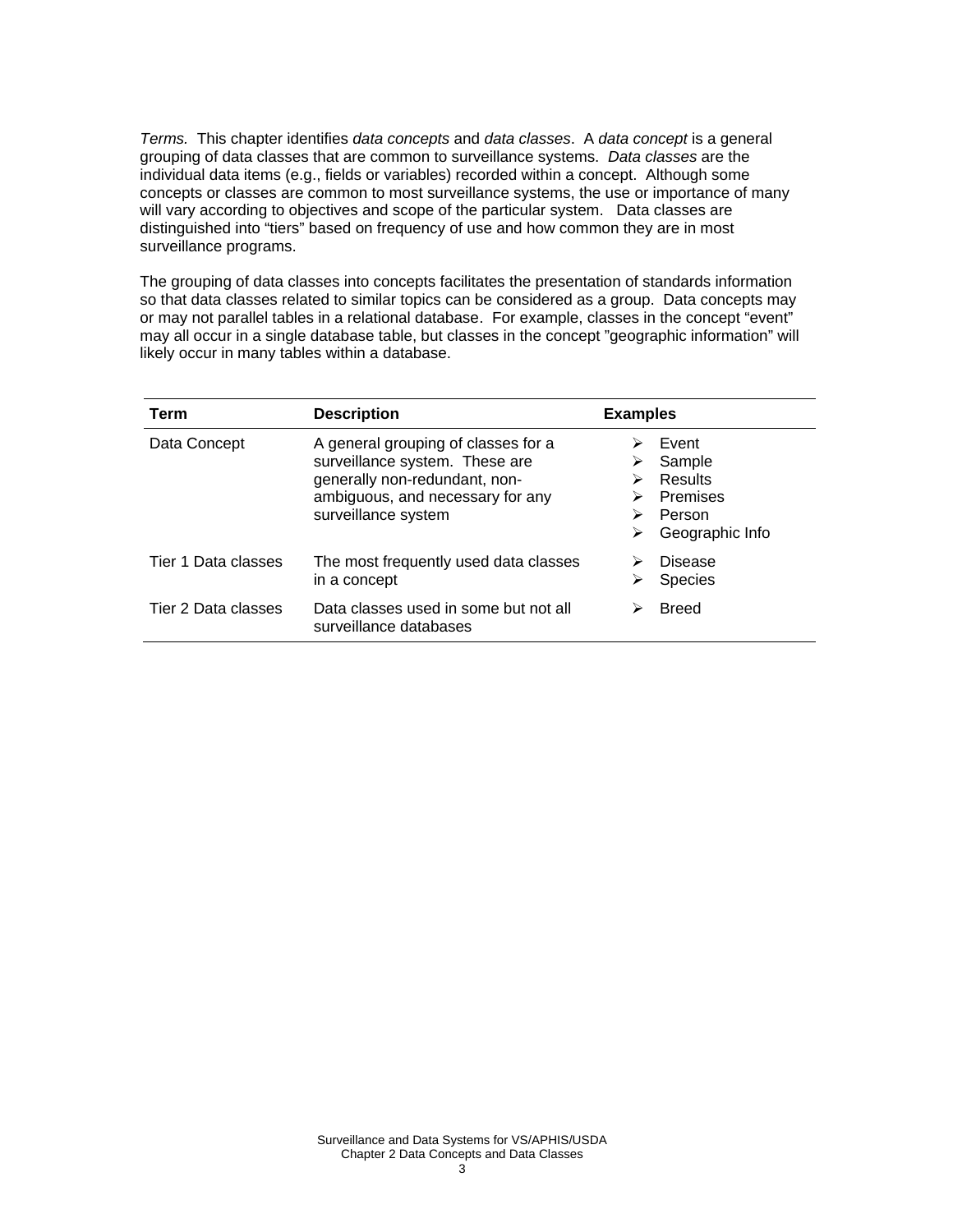# *2.2 General Data Standards and Specifications*

String values coded as integers:

- ¾ Some variables specified as string variables in this chapter may be coded as integers IF the database includes a related reference table to explain the code meanings (e.g., "gender" may be coded as integers 1, 2, etc. when related to a reference table with a description for each code.)
- ¾ Boolean Values: For Boolean values that are coded as integers, no=0 and yes=1.
- ¾ Date fields: The standards format for date fields is mm/dd/yyyy
- ¾ Metric vs. English Measurement Units: Metric or English units may be used for measurement (e.g., weight), but the selected measurement system must be used consistently throughout the database.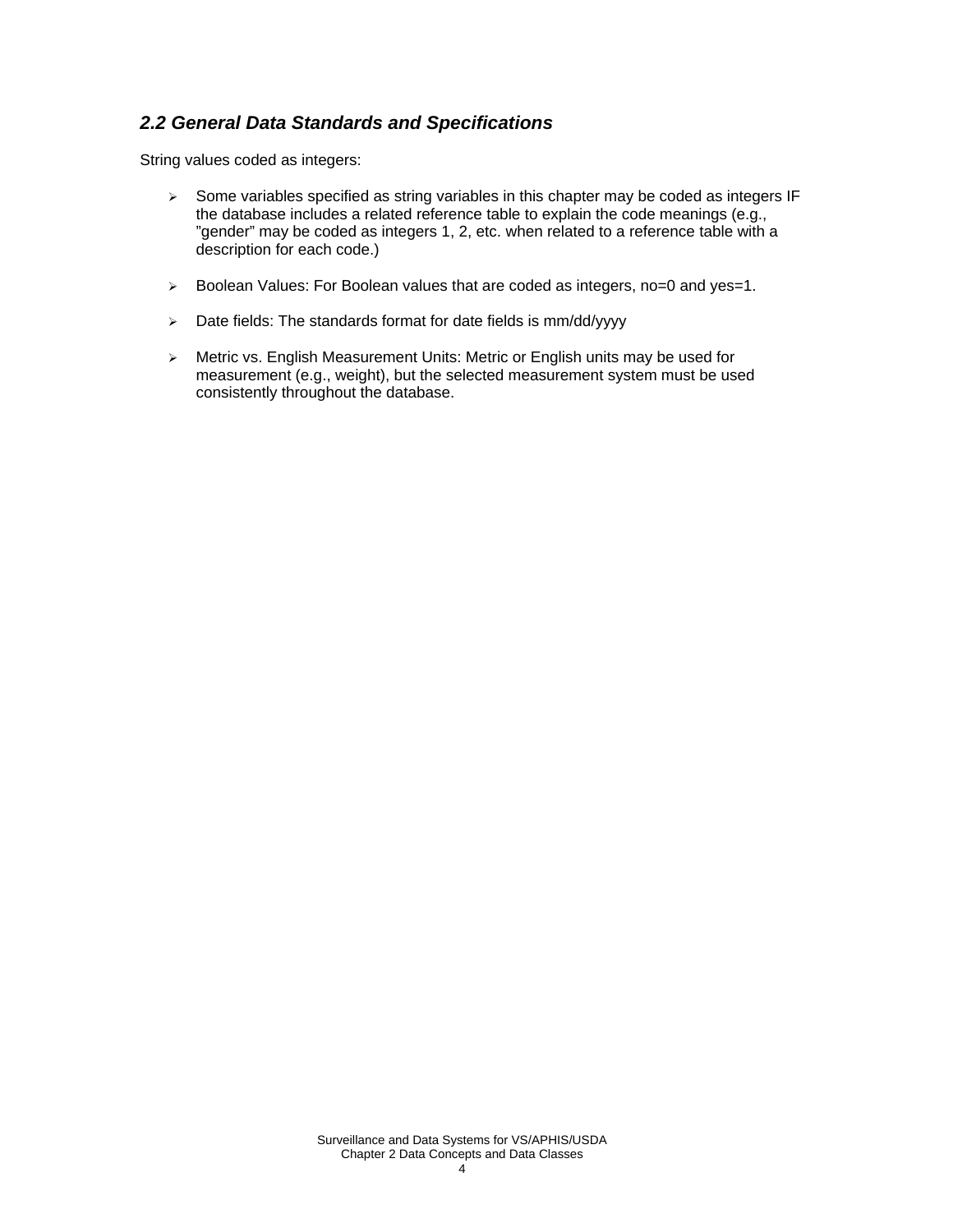# *2.3 Data Concepts*

### 2.3.01 Data Concept: Event

Animal health surveillance data are typically collected in association with an event such as market testing, slaughter, on-farm testing, and others. Classes in this concept describe or are associated with animal health events.

| Tier | Data class                                                       | Suggested<br>Database Name | Description                                                                                                                                                                                                                                                          | Specifications (Type,<br>length, precision, units) | Example                                         |
|------|------------------------------------------------------------------|----------------------------|----------------------------------------------------------------------------------------------------------------------------------------------------------------------------------------------------------------------------------------------------------------------|----------------------------------------------------|-------------------------------------------------|
|      | Event Type                                                       | EVENT_TYPE                 | Type of event (e.g., vaccination event,<br>market testing)                                                                                                                                                                                                           | String                                             | Test; vac; insp                                 |
|      | Event Reason                                                     |                            | EVENT_REASON The trigger for the event or reason event is<br>recorded                                                                                                                                                                                                | String or integer                                  | Market<br>Vaccination                           |
|      | <b>Event Date</b>                                                | <b>EVENT DATE</b>          | Date of the event                                                                                                                                                                                                                                                    | See "Date/Time" data<br>concept                    | See "Date/Time" data<br>concept                 |
|      | <b>Event Location</b><br>(requires multiple EVENT_LOC<br>fields) |                            | Location of the event:<br>One or more fields that describe street<br>address, city, county, state, latitude/longitude, See "Geographic<br>or other location variables. The level of detail<br>recorded for location will depend on<br>management and analysis needs. | Information" data concept                          | See "Geographic<br>Information" data concept    |
|      | Disease/condition DISEASE                                        |                            | Disease or condition associated with the<br>event; may be recorded as numeric code or<br>string variable                                                                                                                                                             | String or integer                                  | See Appendix A "Disease<br>Codes"               |
|      | Species                                                          | <b>SPECIES</b>             | Species associated with the event; may be<br>recorded as numeric code or string variable                                                                                                                                                                             | String or integer                                  | See Appendix B "Species<br>Codes"               |
| 2    | <b>Breed</b>                                                     | <b>BREED</b>               | Animal breed associated with the event; may<br>be recorded as numeric code or string<br>variable                                                                                                                                                                     | String or integer                                  | See Appendix C "Species-<br><b>Breed Codes"</b> |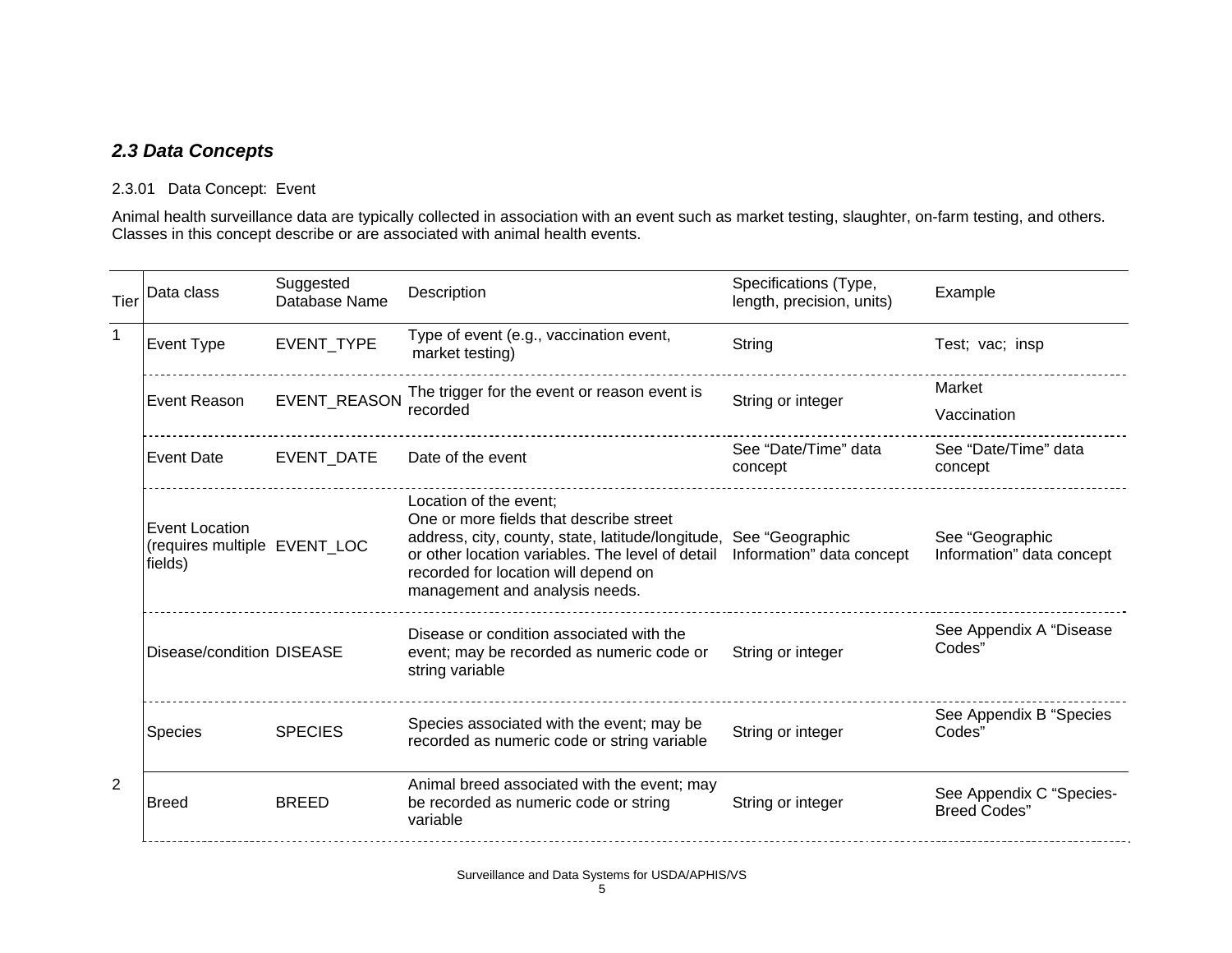| Initiating/previous<br>event                               | Provides link to previous event                                                                                             | String or integer                                                                               |
|------------------------------------------------------------|-----------------------------------------------------------------------------------------------------------------------------|-------------------------------------------------------------------------------------------------|
| Investigator                                               | Person who recorded the event information;<br>purposes                                                                      | often needed for program or data management See "Person" data concept See "Person" data concept |
| IPerson or<br>Complainant                                  | Person who requested or initiated the event                                                                                 | String                                                                                          |
| <b>Results Summary</b><br>(may require<br>multiple fields) | One or more fields that summarize the results<br>from the event, (e.g., number tested, number<br>negative, number positive) | String or double                                                                                |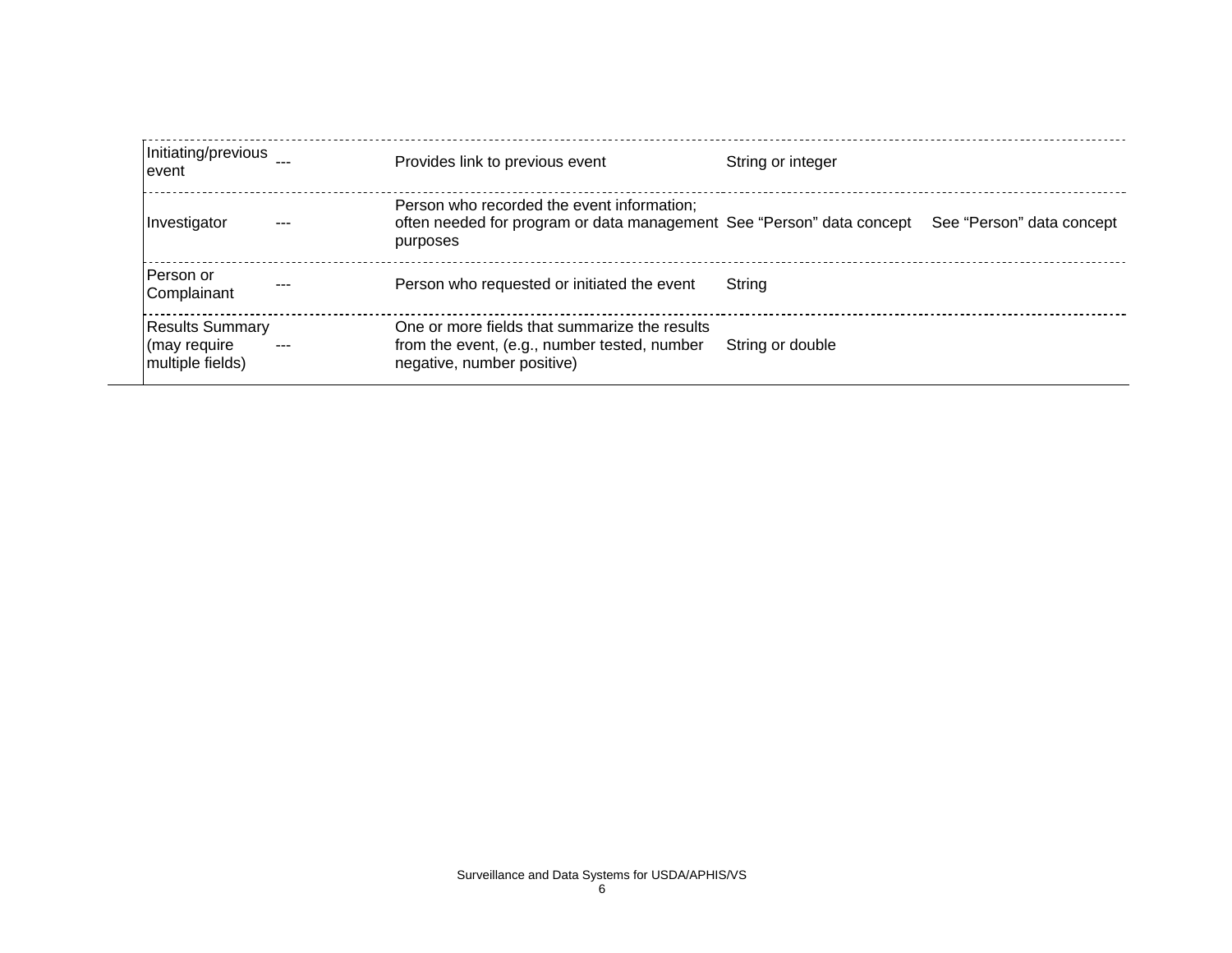#### 2.3.02 Data Concept: Subject

Data classes in this concept may describe an individual animal or an entire herd/flock. Surveillance analysis requires information about the characteristics of individual animals (or herds or flocks) and the population under surveillance. An individual animal record, or a record for an individual herd or flock, may include data fields that describe population characteristics; "subject" and "population" fields may occur in the same database table. However, population characteristics are described in a separate data concept because those characteristics should be considered separately while planning data collection and database systems to ensure that the results will provide useful information for analysis.

| Tier           | Data class                                                   | Suggested<br>Database Name | Description                                                                                                                                                 | Specifications (type,<br>length, precision, units) | Example                                  |
|----------------|--------------------------------------------------------------|----------------------------|-------------------------------------------------------------------------------------------------------------------------------------------------------------|----------------------------------------------------|------------------------------------------|
| $\mathbf 1$    | <b>Species</b>                                               | <b>SPECIES</b>             | <b>Species</b>                                                                                                                                              | String                                             | See Appendix B "Species<br>Codes"        |
|                | Individual or<br>group indicator                             |                            | Indicates whether the subject is a group or an<br>individual animal                                                                                         | String or integer                                  |                                          |
|                | Age                                                          | <b>AGE</b>                 | Numeric value of the subject's age, usually in<br>months or years                                                                                           | Single                                             | 5                                        |
|                | Age Unit                                                     | AGE UNIT                   | Unit of measure for age, usually indicates<br>month or year                                                                                                 | String or integer                                  | YR, MO<br>1, 2                           |
|                | Animal<br>Identification<br>Type/s                           | <b>ID_TYPE</b>             | Type of animal identification methods (e.g. tag<br>type)                                                                                                    | String or integer                                  | See Appendix D<br>"Identification Types" |
|                | Animal<br>Identification<br>(may require<br>multiple fields) |                            | Variable(s) used to identify the animal or herd<br>in the database (e.g., id numbers for the<br>database record) and/or in the field (e.g., tag<br>numbers) | String                                             |                                          |
| $\overline{2}$ | <b>Breed</b>                                                 | <b>BREED</b>               | Breed of the subject; may be recorded as a<br>numeric code or string variable                                                                               | String or integer                                  | See Appendix C "Breed<br>Codes"          |
|                | Gender                                                       | <b>GENDER</b>              | Gender of the subject; may be recorded as a<br>numeric code or string variable                                                                              | String or integer                                  | See Appendix E "Gender<br>Codes"         |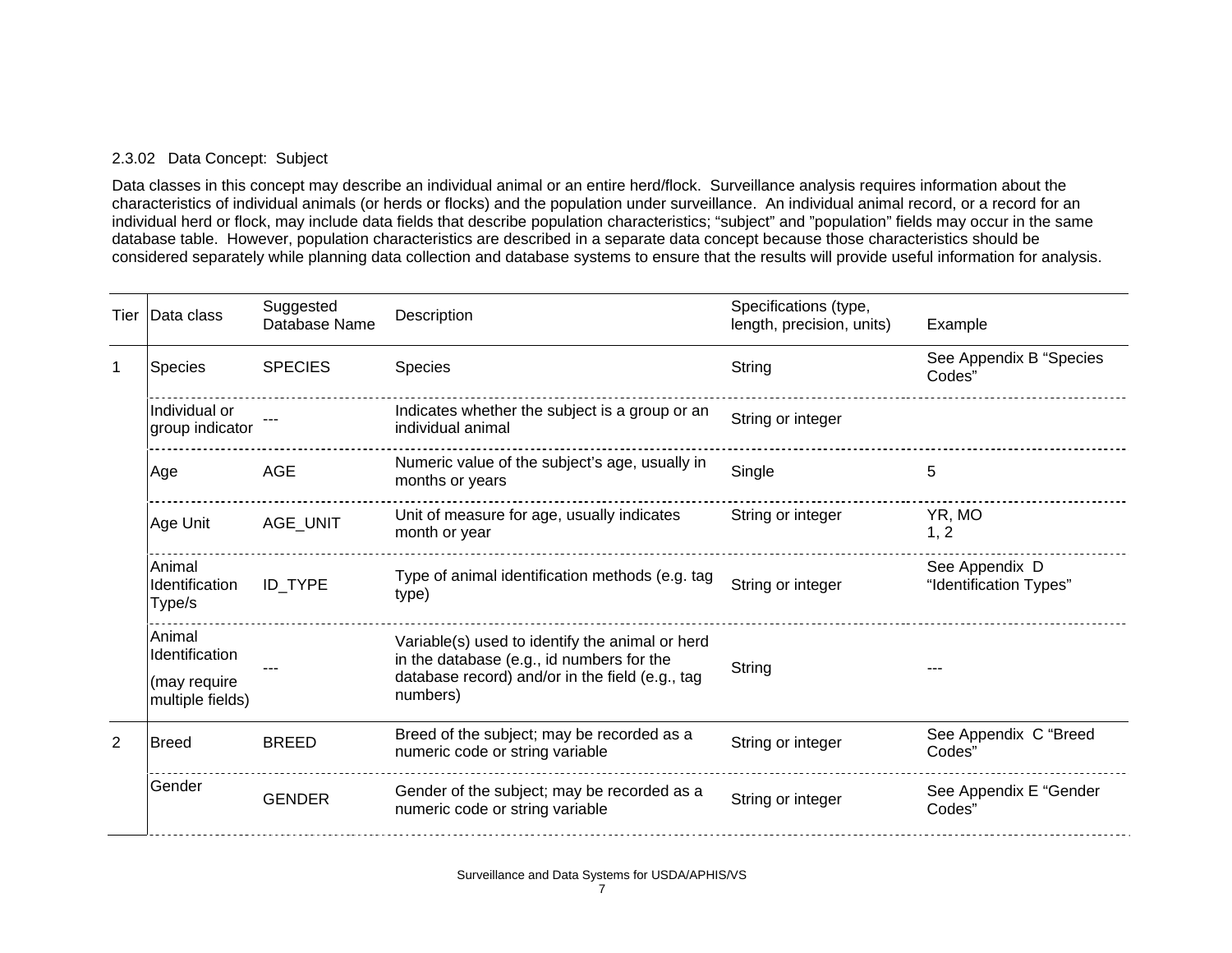| Neutered                                                | <b>NEUTERED</b> | Yes/ no / unknown field that indicates if the<br>animal is neutered                                                                                                                                                                                                                                                                                                 | String or integer<br>(use 0=no and 1=yes when $_{0, 1}$<br>integers to code yes/no<br>fields) | Yes/No/Unknown                                                |
|---------------------------------------------------------|-----------------|---------------------------------------------------------------------------------------------------------------------------------------------------------------------------------------------------------------------------------------------------------------------------------------------------------------------------------------------------------------------|-----------------------------------------------------------------------------------------------|---------------------------------------------------------------|
| Age range<br>(requires<br>multiple fields)              |                 | When an age range is given for a herd rather<br>than a single age value, the age range values<br>should be reported in separate fields that<br>indicate age and age unit values for the<br>minimum and maximum of the range; use of<br>text strings to describe age ranges should be<br>avoided (e.g., avoid using "15 months to 5<br>years" to describe age range) | String and integer                                                                            | Min_age=2<br>Min_age_unit=mo<br>Max_age=10<br>Max_age_unit=yr |
| Subject<br>location<br>(may require<br>multiple fields) |                 | Subject's (animal or herd/flock) current<br>residence location<br>One or more fields that describe street address, See "Geographic<br>city, county, state, latitude / longitude, or other<br>location variables. The level of detail recorded<br>for subject location will depend on management<br>and analysis needs.                                              | Information" data concept                                                                     | See "Geographic<br>Information" data concept                  |
| Subject origin<br>(may require<br>multiple fields)      |                 | Subject's (animal or herd/flock) location of<br>origin<br>One or more fields that describe street address, See "Geographic<br>city, county, state, latitude / longitude, or other<br>location variables. The level of detail recorded<br>for subject origin will depend on management<br>and analysis needs.                                                        | Information" data concept                                                                     | See "Geographic<br>Information" data concept                  |
| Herd or Flock<br>size                                   |                 | Herd or flock size is the number of animals in<br>the herd or flock. This class is critical when the<br>subject is the herd or flock rather than an<br>individual animal, but herd/flock size may also<br>be recorded when the subject is an individual<br>animal or sample; see "population data"<br>concept.                                                      | Integer                                                                                       | 1422                                                          |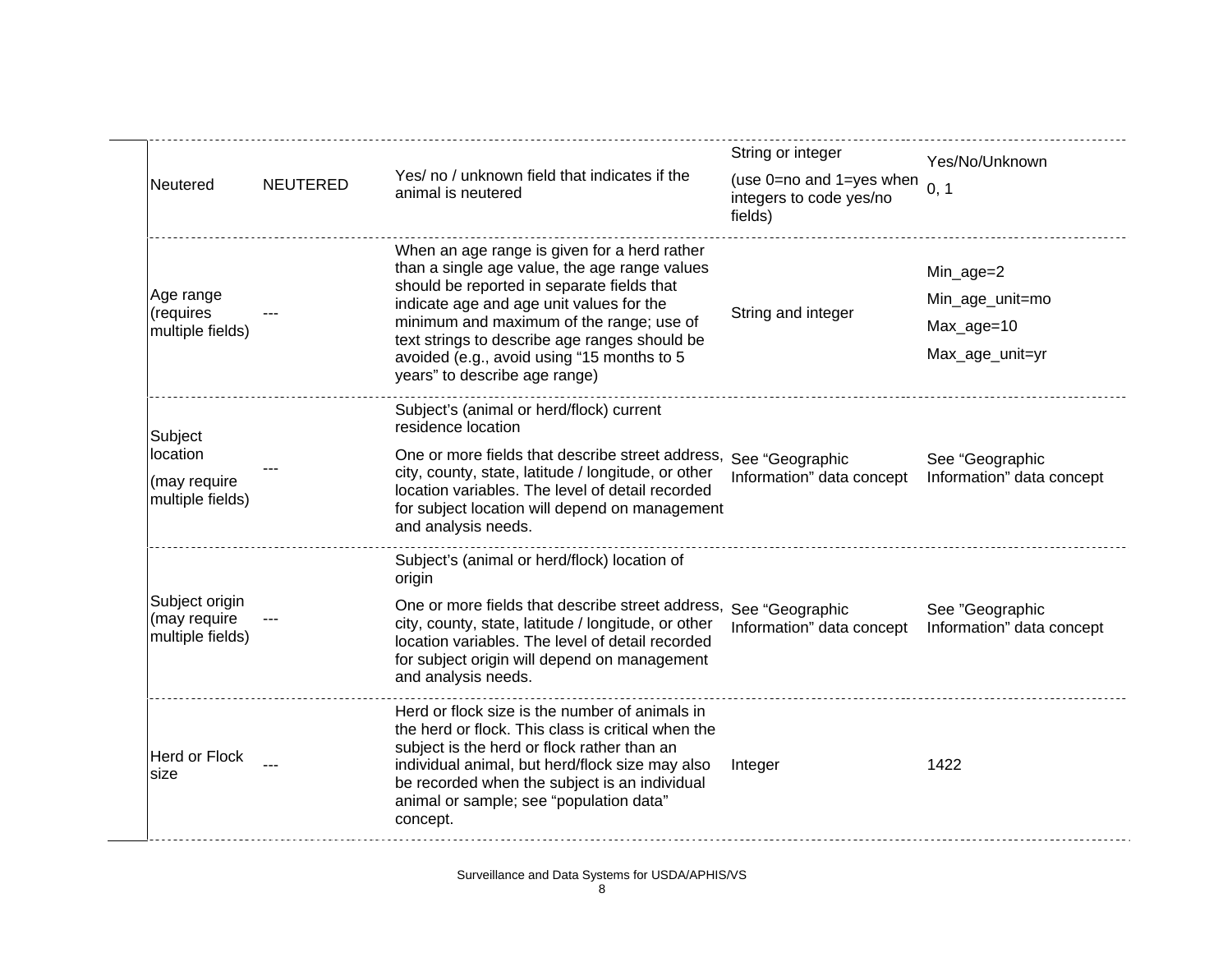| Weight                                | Numeric value of animal weight                                                                                                                                                                                                                                                                                                                   | Single  | 45.80                                           |
|---------------------------------------|--------------------------------------------------------------------------------------------------------------------------------------------------------------------------------------------------------------------------------------------------------------------------------------------------------------------------------------------------|---------|-------------------------------------------------|
| Weight Unit                           | Unit of measurement for weight, often pounds,<br>grams, kilograms; unit should be recorded<br>uniformly throughout the surveillance database<br>so that multiple words or abbreviations are not<br>used to indicate the same weight unit (e.g.,<br>kilograms, kg, or kilos); also, use metric or<br>English units consistently within a database | Integer | Lb, pounds, gm, kg,<br>kilograms                |
| Use/Function                          | The intended use of the animal or herd from<br>the owner's perspective                                                                                                                                                                                                                                                                           | String  | See Appendix F "Subject<br>Use/ Function Codes" |
| <b>Status</b>                         | Can be either an individual or herd/flock status                                                                                                                                                                                                                                                                                                 | Strina  | Vaccination, Weaning,<br>Infected, Exposed      |
| Number Sick                           | When the subject is a herd or flock, numbers<br>of sick animals should be reported by species<br>on each premises                                                                                                                                                                                                                                | Integer | 22                                              |
| Number Dead                           | When the subject is a herd or flock., number<br>of dead animals should be reported by<br>species on each premises                                                                                                                                                                                                                                | Integer | 11                                              |
| <b>Number</b><br>Clinically<br>Normal | When the subject is a herd or flock, number of<br>clinically normal animals should be reported by<br>species on each premises                                                                                                                                                                                                                    | Integer | 33                                              |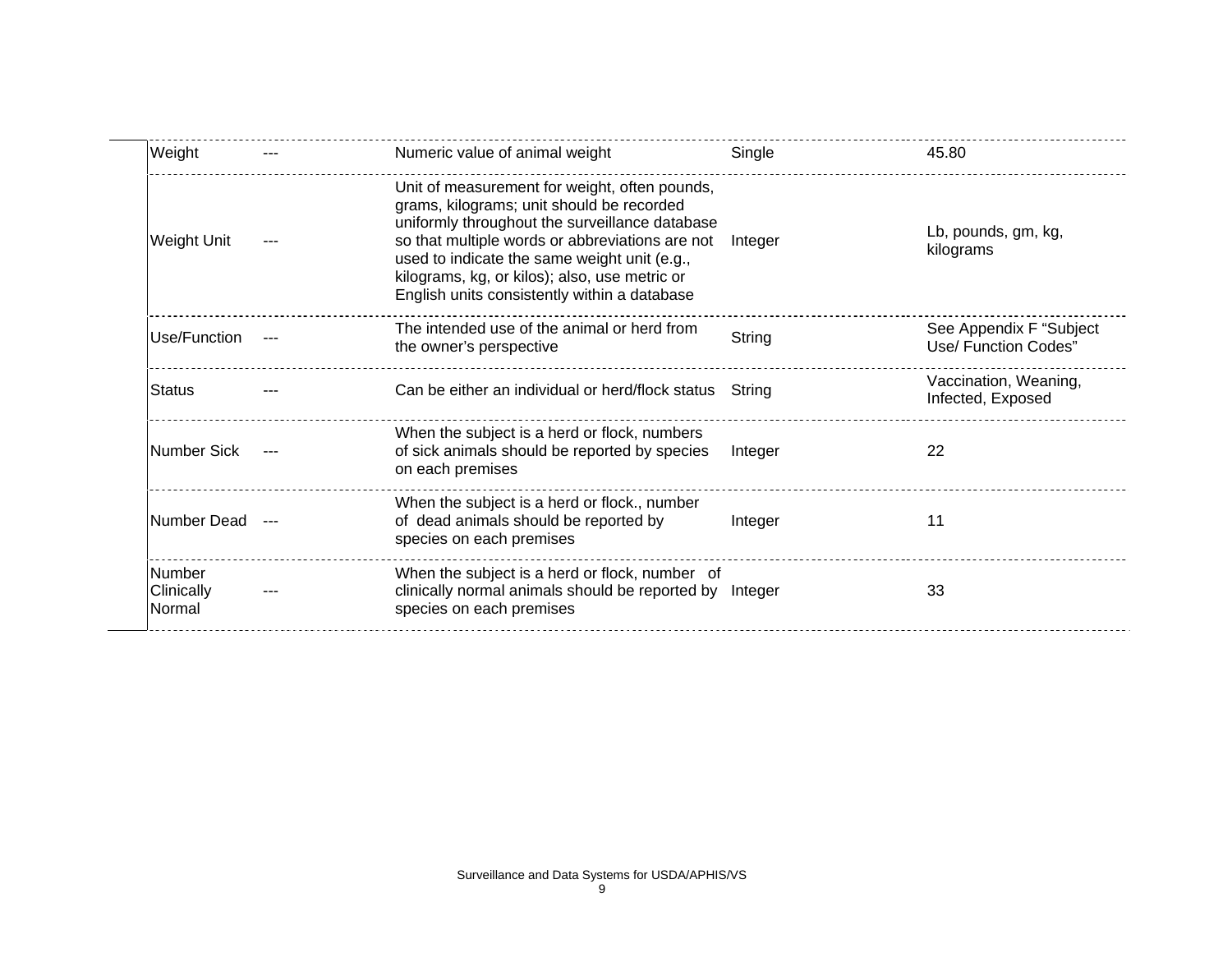#### 2.3.03 Data Concept: Population

Population information is often captured in conjunction with event or subject records, and the specific population classes that need recording depend on the objectives and data analysis needs. Whether recorded explicitly during data collection associated with the surveillance activity or through other sources, details on size and demographics are essential for animal health surveillance analysis and should be considered.

| Tier         | Data class                                   | Suggested<br>Database<br>Name | Description                                                                                                                        | Specifications (Type, length,<br>precision, units) | Example                                         |
|--------------|----------------------------------------------|-------------------------------|------------------------------------------------------------------------------------------------------------------------------------|----------------------------------------------------|-------------------------------------------------|
| $\mathbf{1}$ | <b>Species</b>                               | <b>SPECIES</b>                | Species of the population                                                                                                          | String                                             | See Appendix B<br>"Species Codes"               |
|              | Herd/Flock<br>Size                           |                               | The number of animals in the herd or flock; size<br>may provide important "denominator" values for<br>analyzing surveillance data. | Integer                                            | 25,632                                          |
| 2            | Age                                          | <b>AGE</b>                    | Numeric value of age, usually in months or years Single                                                                            |                                                    | 5                                               |
|              | Age Unit                                     | AGE_UNIT                      | Unit of measure for age, usually indicates month<br>or year                                                                        | String or integer                                  | YR, MO<br>1, 2                                  |
|              | <b>Breed</b>                                 | <b>BREED</b>                  | Breed of the subject; may be recorded as a<br>numeric code or string variable                                                      | String or integer                                  | See Appendix "Breed<br>Codes"                   |
|              | Gender                                       | <b>GENDER</b>                 |                                                                                                                                    | String or integer                                  | See Appendix "Gender<br>Codes"                  |
|              | Location (may<br>require<br>multiple fields) |                               | Fields that describe the location of the study<br>population                                                                       | See "Geographic<br>Information" data concept       | See "Geographic<br>Information" data<br>concept |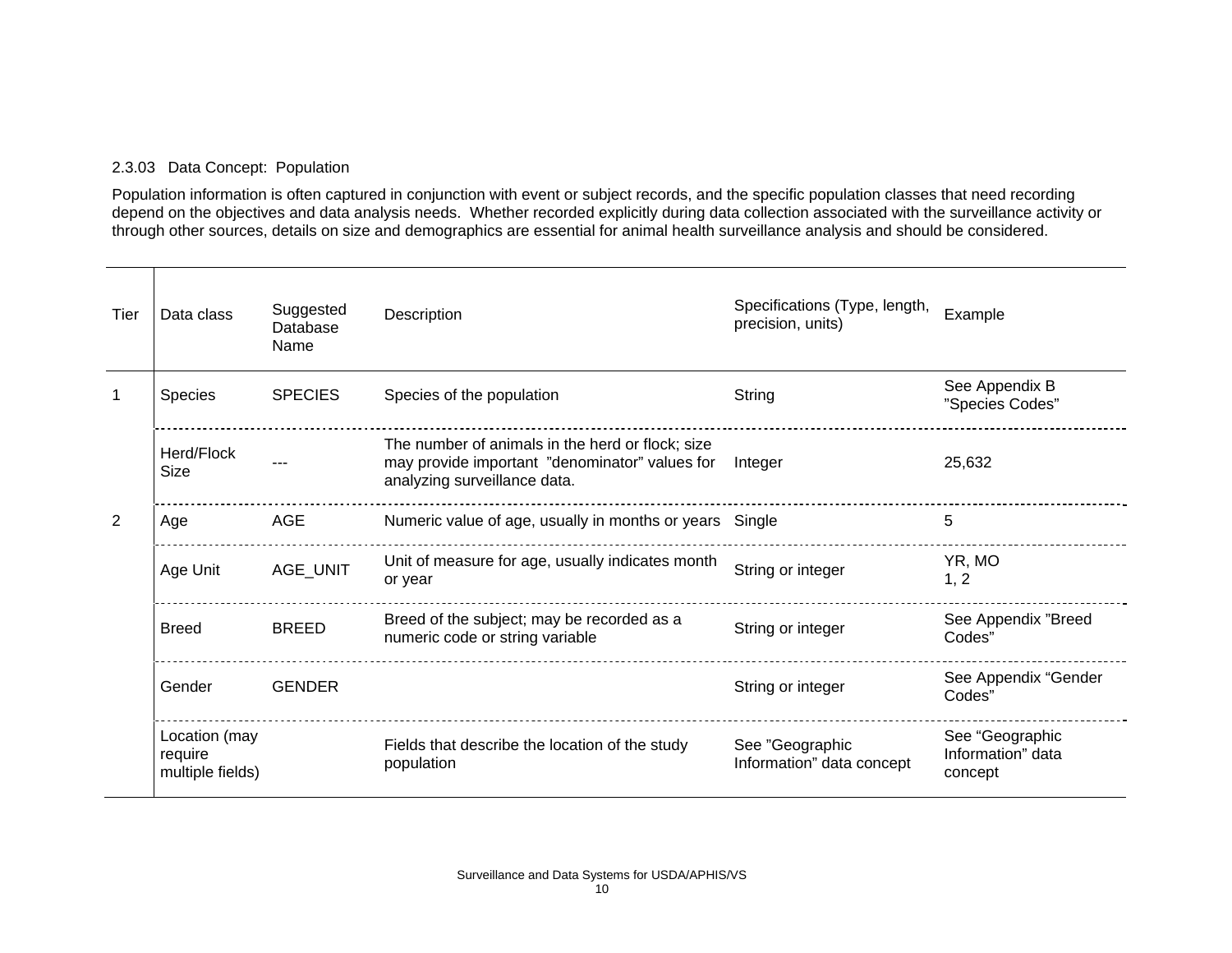# 2.3.04 Data Concept: Sample

Data classes in this concept describe samples that are collected. Minimally, the sample identifier and sample type must be recorded.

| Tier | Data class                                                 | Suggested<br>Database<br>Name | Description                                                                                                                                                                                                                                                         | Specifications (type, length,<br>precision, units) | Example                                         |
|------|------------------------------------------------------------|-------------------------------|---------------------------------------------------------------------------------------------------------------------------------------------------------------------------------------------------------------------------------------------------------------------|----------------------------------------------------|-------------------------------------------------|
|      | Sample<br>identification                                   |                               | Identifier used to uniquely identify individual<br>samples; may be recorded as a numeric code or<br>string variable                                                                                                                                                 | String or integer or double                        | A12345                                          |
|      | Sample type                                                |                               | Type of tissue sampled                                                                                                                                                                                                                                              | String                                             | See Appendix G<br>"Sample Type<br>Codes"        |
|      | Date collected                                             |                               | Date the sample was collected                                                                                                                                                                                                                                       | See "Date/Time" data concept                       | See "Date/Time"<br>data concept                 |
|      | <b>Collection site</b><br>(may require<br>multiple fields) |                               | Location where the sample was collected; one or<br>more fields that describe street address, city,<br>county, state, latitude/longitude, or other location<br>variables. The level of detail recorded for location<br>will depend on management and analysis needs. | See "Geographic Information"<br>data concept       | See "Geographic<br>Information" data<br>concept |
| 2    | Animal record<br>identification                            |                               | Key field used to link the animal and sample<br>records in the database; required when animal and<br>sample records are stored in separate tables                                                                                                                   | String or integer or double                        |                                                 |
|      | Preservation                                               |                               | Method used to preserve sample                                                                                                                                                                                                                                      | String                                             | Ice, formalin                                   |
|      | Collector (may<br>require multiple<br>fields)              | $\sim$ $\sim$                 | Person who collected the sample                                                                                                                                                                                                                                     | See "Person" data concept                          | See "Person" data<br>concept                    |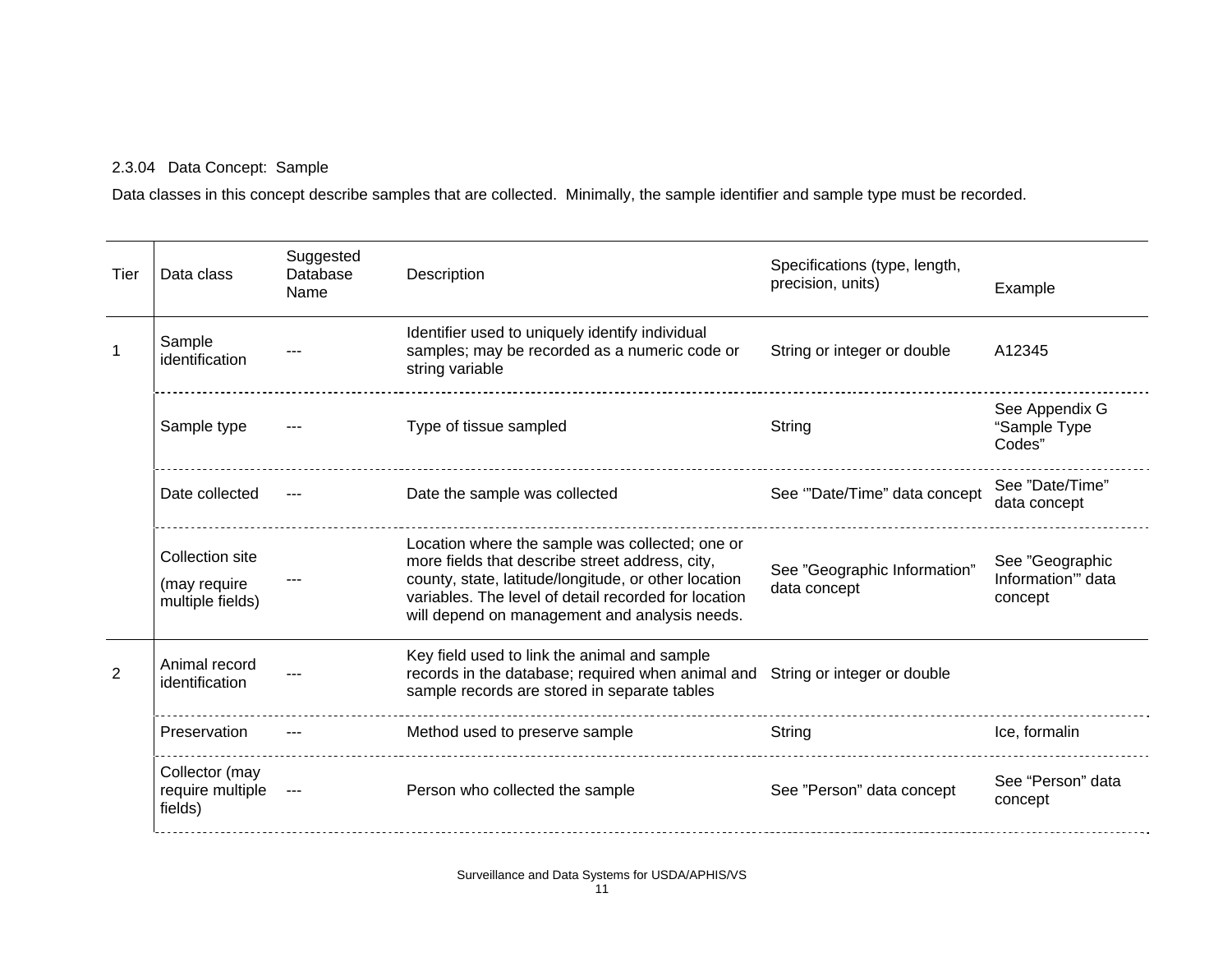| Submitter (may<br>require multiple<br>fields) |         | Person who submitted the sample                                        | See "Person" data concept    | See "Person" data<br>concept    |
|-----------------------------------------------|---------|------------------------------------------------------------------------|------------------------------|---------------------------------|
| Method of<br>shipment                         | $- - -$ | Method of getting sample from collection site to<br>testing site (lab) | String                       | Truck, air                      |
| Date shipped                                  | $- - -$ | Date sample was shipped from collection site to<br>testing site (lab)  | See "Date/Time" data concept | See "Date/Time"<br>data concept |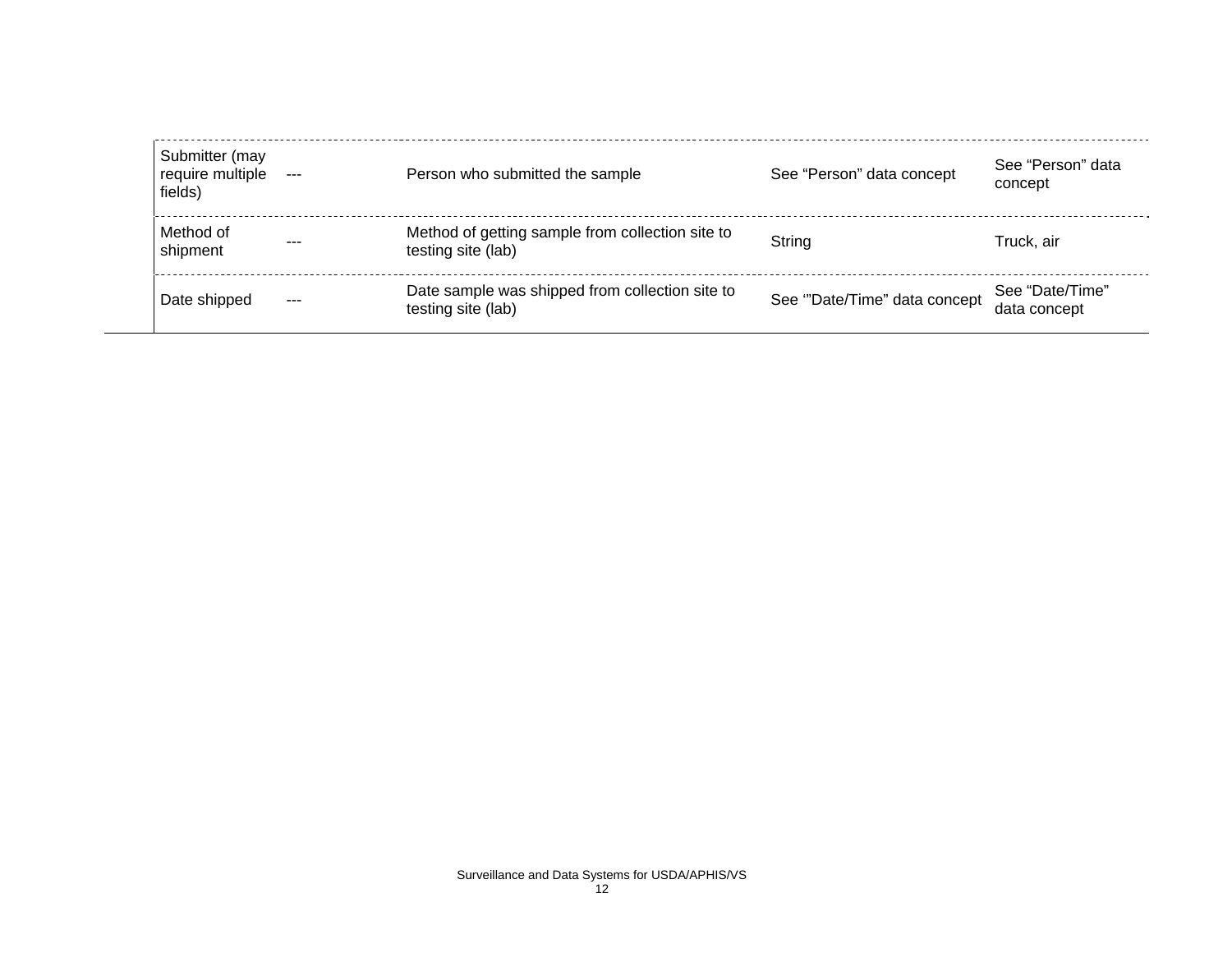#### 2.3.05 Data Concept: Observation or Test Results Information

Data classes in this concept describe results from tests performed on samples or observational data collected during an animal health event.

| Tier           | Data class                                               | Suggested<br>Database<br>Name | Description                                                                                                                                                                                                                                         | Specifications (type,<br>length, precision, units)                    | Example                                                     |
|----------------|----------------------------------------------------------|-------------------------------|-----------------------------------------------------------------------------------------------------------------------------------------------------------------------------------------------------------------------------------------------------|-----------------------------------------------------------------------|-------------------------------------------------------------|
|                | Test type                                                |                               | Type of test performed or test name                                                                                                                                                                                                                 | String                                                                | PCR, ELISA                                                  |
|                | <b>Test</b><br>observation                               |                               | Quantitative or qualitative values that describe the<br>result of the test. The values recorded for test<br>results, whether quantitative or qualitative, require<br>careful consideration of potential broader<br>applications of the data.        | String or integer or single<br>or double; depends on<br>test type     | Positive<br>1.2345<br>55                                    |
|                | Test date                                                |                               | Date test was conducted                                                                                                                                                                                                                             | See "Date/Time" data<br>concept                                       | See "Date/Time" data<br>concept                             |
|                | <b>Test location</b><br>(may require<br>multiple fields) |                               | Location where test was performed; may be a<br>laboratory name, laboratory identification number,<br>or multiple fields describing physical location. The<br>level of detail recorded for location will depend on<br>management and analysis needs. | String or integer, or<br>See "Geographic<br>Information" data concept | NVSL, or<br>see "Geographic<br>Information" data<br>concept |
| $\overline{2}$ | Date received ---                                        |                               | Date sample was received                                                                                                                                                                                                                            | See "Date/Time" data<br>concept                                       | See "Date/Time" data<br>concept                             |
|                | Test date                                                |                               | Date the sample was tested                                                                                                                                                                                                                          | See "Date/Time" data<br>concept                                       | See "Date/Time" data<br>concept                             |
|                | Clinical Sign                                            |                               | Physical observation of symptoms. It is preferable to<br>record individual signs in separate fields for<br>electronic tabulation of data.                                                                                                           | String                                                                | Recumbent, diarrhea,<br>respiratory distress.               |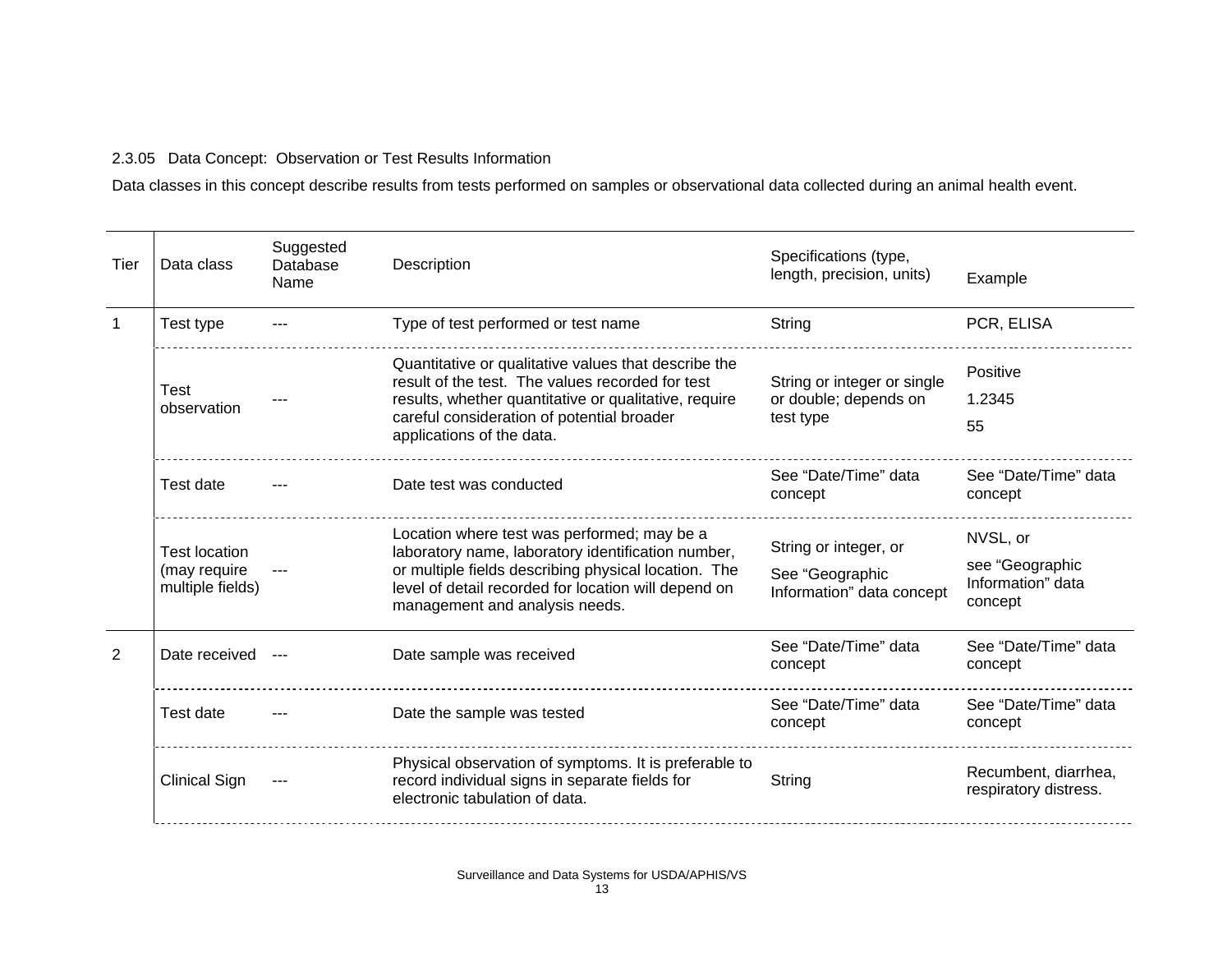| Test<br>interpretation                     | A qualitative judgment regarding the test outcome                                                                   | String                       | See Appendix H<br>"Result Interpretation<br>Codes" or positive,<br>suspect, negative |
|--------------------------------------------|---------------------------------------------------------------------------------------------------------------------|------------------------------|--------------------------------------------------------------------------------------|
| System<br>affected                         | Anatomical system affected by the disease or<br>condition                                                           | String                       | Respiratory,<br>reproductive, GI, CNS                                                |
| Person<br>(may require<br>multiple fields) | Person who interpreted or reported the test<br>information; often needed for program or data<br>management purposes | See "Person" data<br>concept | See "Person" data<br>concept                                                         |
| <b>Remarks</b>                             | Remarks related to the test or observation                                                                          | String                       |                                                                                      |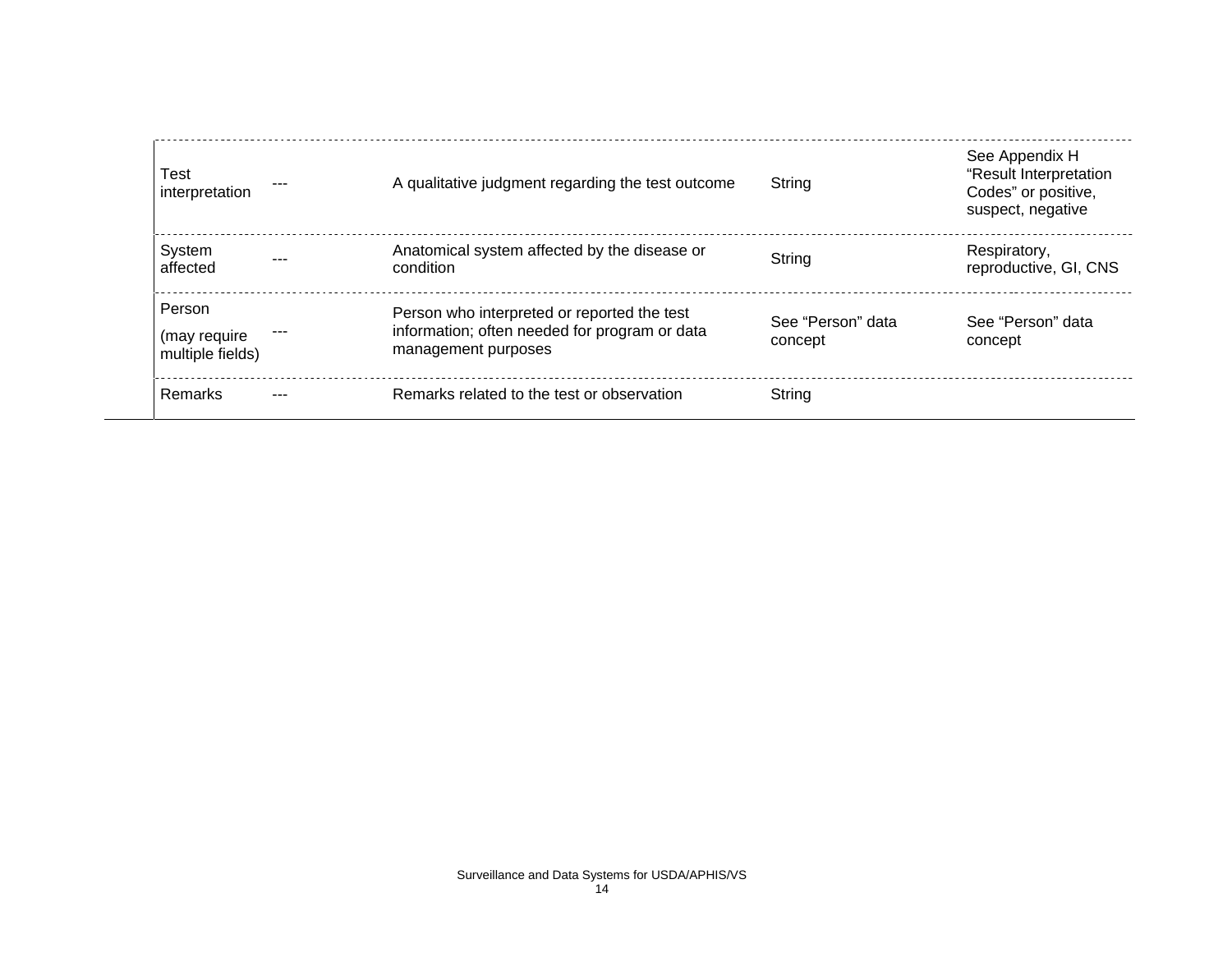#### 2.3.06 Data Concept: Premises

Premises information may be captured in association with event or subject records, or captured separately and linked by common identifiers to event or subject data. Premises must be a physical geographic location (i.e,. post office box is not acceptable).

| Tier | Data class                                | Suggested<br>Database<br>Name | Description                                                                                                                                                                                                                                                                | Specifications (type, length,<br>precision, units)                   | Example                                         |
|------|-------------------------------------------|-------------------------------|----------------------------------------------------------------------------------------------------------------------------------------------------------------------------------------------------------------------------------------------------------------------------|----------------------------------------------------------------------|-------------------------------------------------|
|      |                                           |                               |                                                                                                                                                                                                                                                                            | String                                                               |                                                 |
|      | Premises id                               |                               | The unique identifier for the premises                                                                                                                                                                                                                                     | Premises identification<br>numbers should be assigned                |                                                 |
| 1    |                                           | PREM ID                       | Premises identification numbers should be<br>assigned using the National Animal<br><b>Identification System</b>                                                                                                                                                            | using the National Animal<br>002FVPL<br><b>Identification System</b> |                                                 |
|      |                                           |                               |                                                                                                                                                                                                                                                                            | (alpha-numeric 7, random,<br>character 7 is a check value)           |                                                 |
|      | Location<br>(requires<br>multiple fields) |                               | Location of the premises; this will include<br>multiple fields describing physical address,<br>city, county, state, latitude/longitude, and other<br>location variables. The level of detail recorded<br>for premises location will depend on<br>management analysis needs | See "Geographic Information"<br>data concept                         | See "Geographic<br>Information" data<br>concept |
| 2    | Premises type ---                         |                               | A description of the type of premises, such as<br>farm, slaughter plant, market, etc.                                                                                                                                                                                      |                                                                      | See Appendix I<br>"Premises Type Codes"         |
|      | <b>Species</b>                            |                               | A description or list of species present on the                                                                                                                                                                                                                            |                                                                      |                                                 |
|      | (may require<br>multiple fields)          |                               | premises; may be needed for program<br>management purposes                                                                                                                                                                                                                 | String                                                               | See Appendix B<br>"Species Codes"               |
|      |                                           |                               |                                                                                                                                                                                                                                                                            |                                                                      |                                                 |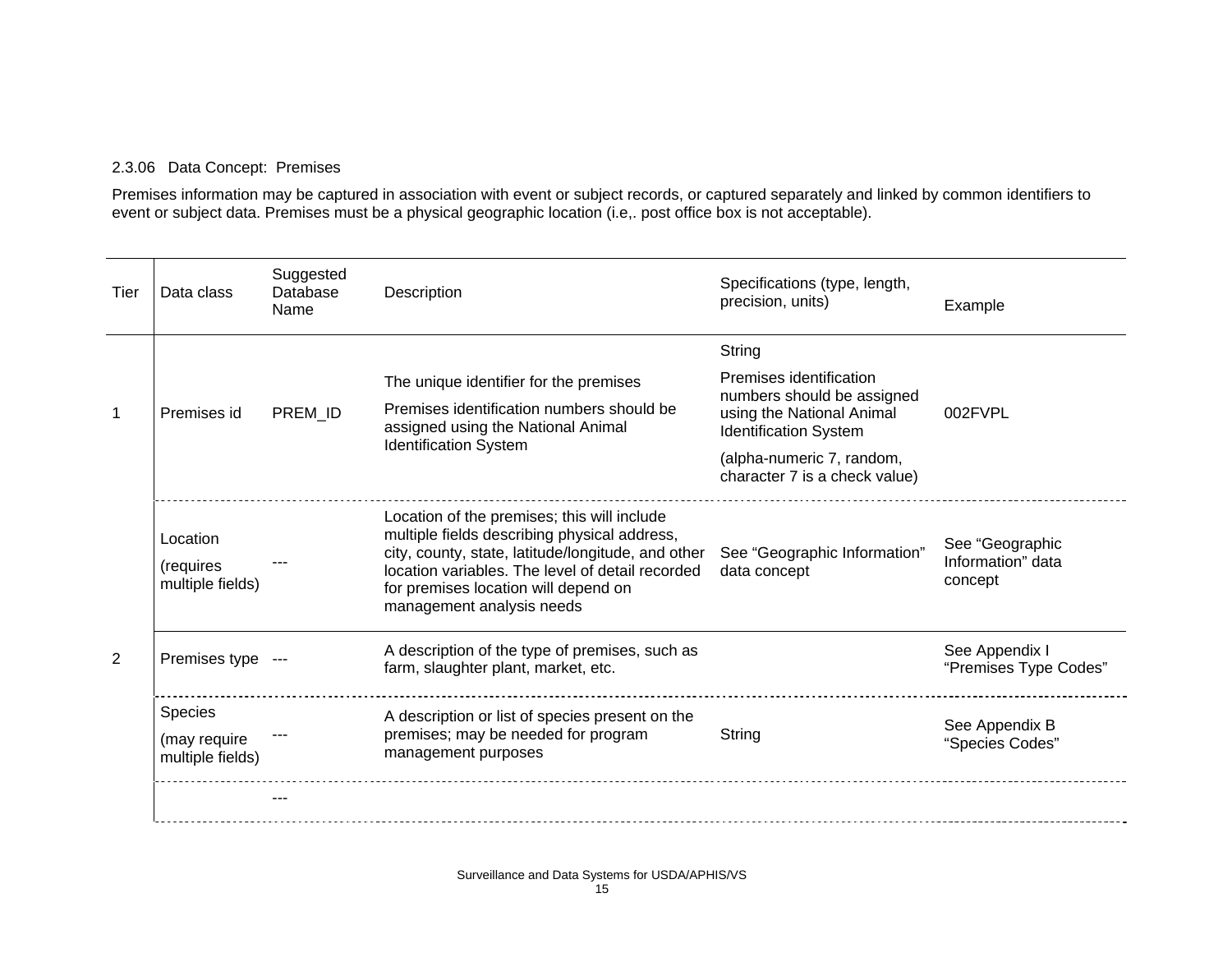| Contact/s                        |  |                                                                                                                                                                                 | See "Person" data concept                |                                           |  |
|----------------------------------|--|---------------------------------------------------------------------------------------------------------------------------------------------------------------------------------|------------------------------------------|-------------------------------------------|--|
| (may require<br>multiple fields) |  | Premises owner(s) or contact person(s) for the<br>premises; often needed for program or data<br>management purposes; may include person<br>name, phone numbers, mailing address |                                          | See "Person" data<br>concept              |  |
| <b>Status</b>                    |  | Status of the premises (e.g., quarantine,<br>certified, exposed)                                                                                                                | String                                   | See Appendix J<br>"Premises Status Codes" |  |
| Active status                    |  | Current operational condition/status                                                                                                                                            | String or integer or Boolean<br>(yes/no) | Active<br>Inactive                        |  |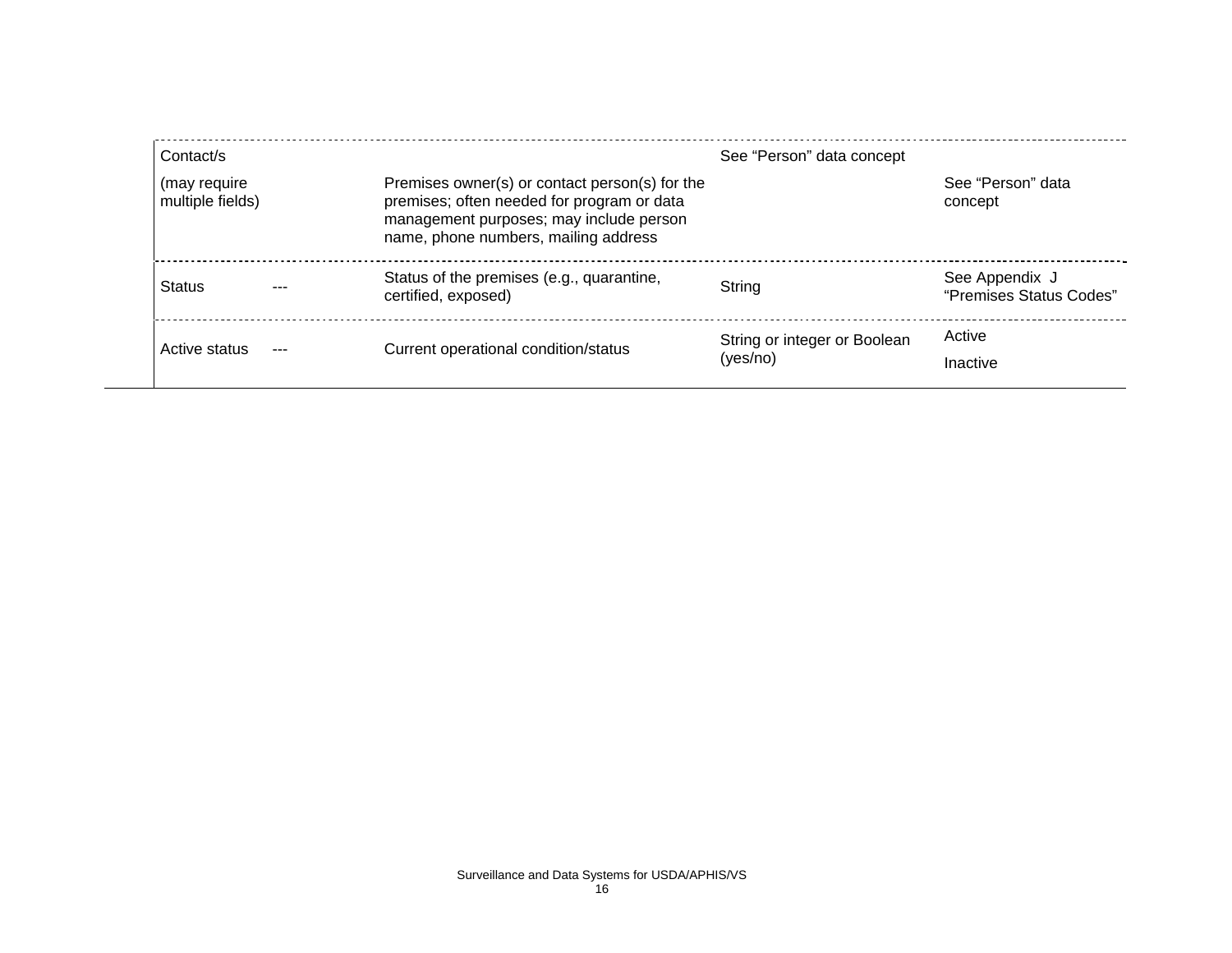#### 2.3.07 Data Concept: Person

Classes in this concept describe the attributes of any person directly or indirectly related to the surveillance data or data flow such as data collectors, animal owners, laboratory personnel, and others. Classes in the person concept may occur in many tables related to the collection of animal health surveillance data. See the event, subject, observation or test results, and premises categories for instances where person is indicated as a data class.

| Person's last name; should be in a separate<br>Smith<br>Last Name<br>String, upper, no spaces<br>field from the first name<br>Person's first name; should be in a separate<br>John or<br><b>First Name</b><br>String, upper<br>---<br>field from the last name<br>John Jacob<br>Agency<br>Agency name or professional affiliation; names<br>Name<br>String<br><b>APHIS</b><br>or acronyms/codes must be uniform<br>2<br>(may require<br>throughout a database so that one agency is<br>multiple<br>not indicated by multiple names or acronyms<br>fields)<br>Role /<br>String<br>The person's role or relationship to the<br>Concept/<br>regulatory program<br>Affiliation<br>Phone<br>number(s)(m)<br>Area code plus 7-digit number<br>Number, xxx-xxx-xxxx<br>ay require | Data class | Suggested<br>Database Name | Description | Specifications (type, length,<br>precision, units) | Example |
|----------------------------------------------------------------------------------------------------------------------------------------------------------------------------------------------------------------------------------------------------------------------------------------------------------------------------------------------------------------------------------------------------------------------------------------------------------------------------------------------------------------------------------------------------------------------------------------------------------------------------------------------------------------------------------------------------------------------------------------------------------------------------|------------|----------------------------|-------------|----------------------------------------------------|---------|
|                                                                                                                                                                                                                                                                                                                                                                                                                                                                                                                                                                                                                                                                                                                                                                            |            |                            |             |                                                    |         |
|                                                                                                                                                                                                                                                                                                                                                                                                                                                                                                                                                                                                                                                                                                                                                                            |            |                            |             |                                                    |         |
|                                                                                                                                                                                                                                                                                                                                                                                                                                                                                                                                                                                                                                                                                                                                                                            |            |                            |             |                                                    |         |
|                                                                                                                                                                                                                                                                                                                                                                                                                                                                                                                                                                                                                                                                                                                                                                            |            |                            |             |                                                    |         |
| fields)                                                                                                                                                                                                                                                                                                                                                                                                                                                                                                                                                                                                                                                                                                                                                                    | multiple   |                            |             |                                                    |         |
| Fax Number ---<br>Area code plus 7-digit number<br>Number, xxx-xxx-xxxx                                                                                                                                                                                                                                                                                                                                                                                                                                                                                                                                                                                                                                                                                                    |            |                            |             |                                                    |         |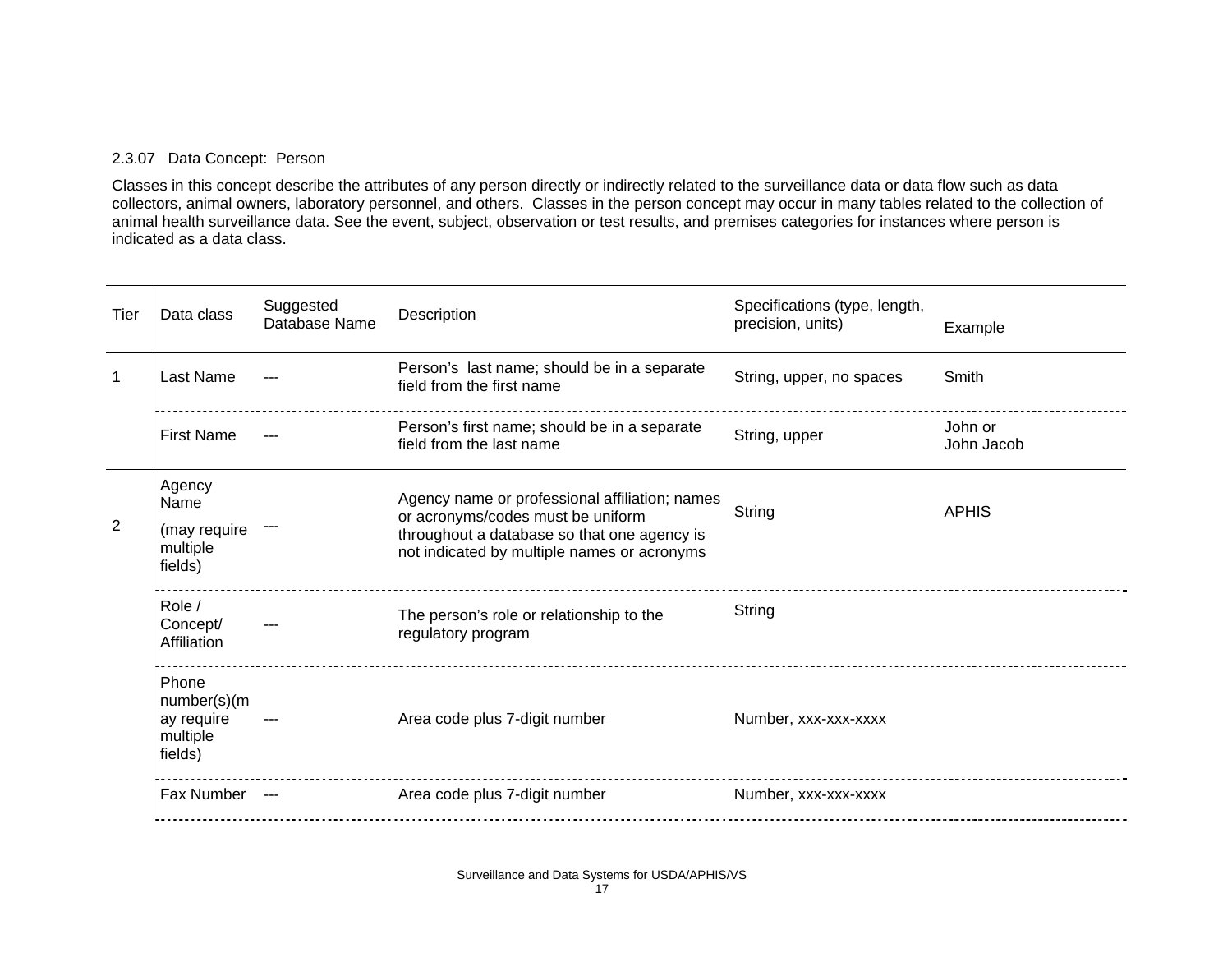| Address<br>(requires<br>multiple<br>fields)  | Person's mailing address                                                                               | See "Geographic<br>Information" data concept | See "Geographic<br>Information" data<br>concept |
|----------------------------------------------|--------------------------------------------------------------------------------------------------------|----------------------------------------------|-------------------------------------------------|
| Location<br>(requires<br>multiple<br>fields) | Person's physical location; may be needed if<br>physical location is different from mailing<br>address | See "Geographic<br>Information" data concept | See "Geographic<br>Information" data<br>concept |
| E-mail<br>address                            | Person's e-mail address                                                                                | String; no spaces                            | person@agency.gov                               |
| Person type                                  | The person's role as it relates to the<br>surveillance data or data flow                               | String                                       | Owner, veterinarian                             |
| Person<br><b>Status</b>                      | The person's activity status                                                                           | String                                       | Retired, active, inactive                       |
| Prefix                                       | Prefix to a person's name                                                                              | String                                       | Dr., Mrs.                                       |
| <b>Suffix</b>                                | Suffix to a person's name                                                                              | String                                       | Jr., Sr.                                        |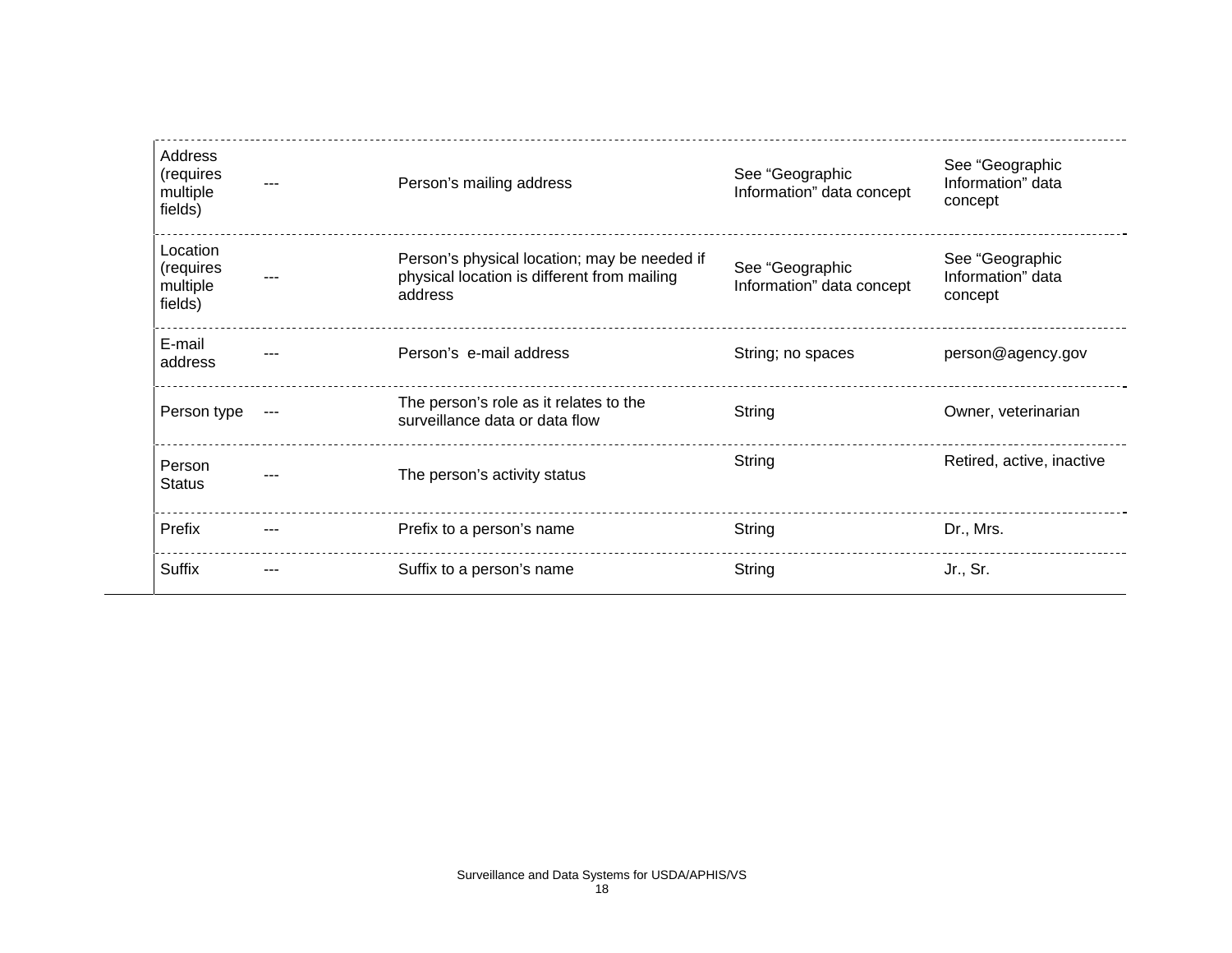#### 2.3.08 Data Concept: Geographic Information

Classes in this concept describe the attributes of any location information recorded in relation to surveillance data such as event or premises locations, or address information associated with people (see the "Person" data concept). Classes in the geographic information data concept may occur in many tables related to the collection of animal health surveillance data. See the event, subject, observation or test results, and premises categories for instances where location is indicated as a data class.

| Tier         | Data class                            | Suggested<br>Database Name | Description                                                                                 | Specifications (type, length,<br>precision, units) | Example                 |
|--------------|---------------------------------------|----------------------------|---------------------------------------------------------------------------------------------|----------------------------------------------------|-------------------------|
| $\mathbf{1}$ | Address                               | <b>ADDRESS</b>             | Physical address of the location                                                            | Use postal service<br>standards                    | 17454 Roller Coaster Rd |
|              | City                                  | <b>CITY</b>                | City name                                                                                   | String                                             |                         |
|              | <b>State</b>                          | <b>STATE</b>               | Two-character state abbreviation                                                            | Use postal service<br>standards                    | AK, CO, NY              |
| 2            | County                                |                            | County name                                                                                 | String                                             | Erie                    |
|              | Zip Code                              |                            | U.S. Postal Service 5-digit mail delivery area.                                             | String                                             | 80132                   |
|              | Zip Code<br>plus 4                    |                            | A geographic segment within the U.S. Postal<br>Service 5-digit mail delivery area.          | String                                             | 8312                    |
|              | State /<br><b>County FIPS</b><br>code |                            | State/County Federal Information Processing<br><b>Standard Code</b>                         | String                                             | 08041                   |
|              | <b>City FIPS</b><br>code              |                            | Metropolitan Areas Federal Information<br><b>Processing Standard Code</b>                   | String                                             | CO322                   |
|              | <b>Front Gate</b><br>Latitude         |                            | Defined as the point of transition from public to<br>private access when entering premises. | Double; decimal degrees                            | 39.097886               |
|              |                                       |                            |                                                                                             |                                                    |                         |